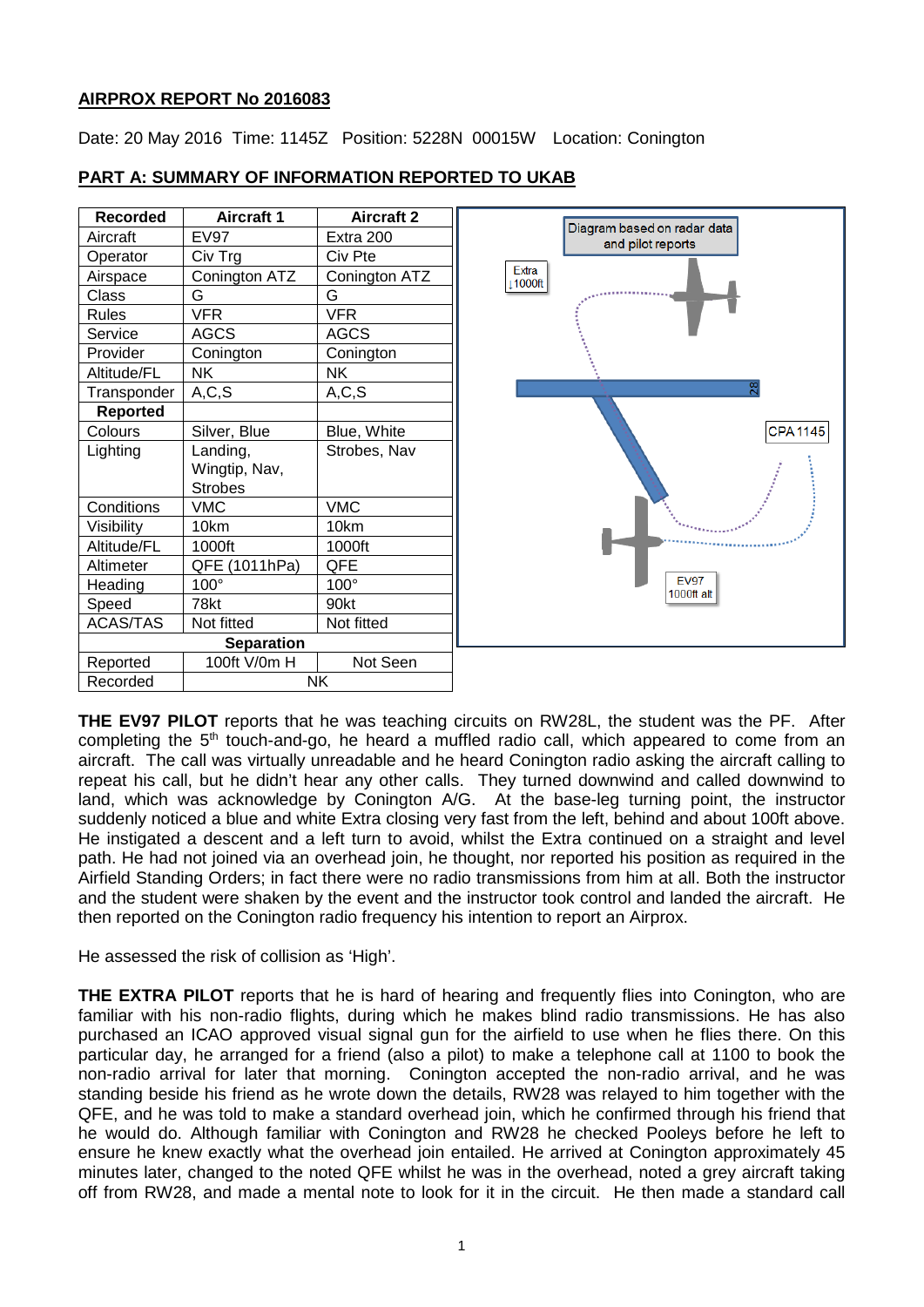whilst descending deadside 'Conington Radio, [C/S] descending dead side for downwind join for runway 28, left hand, transmitting blind.' He noted that he only uses 4 or 5 calls and always made the same call wherever he went, just changing the named radio service, so was very sure of the wording. Until recently he had repeated 'I say again transmitting blind' at the end of each call, but after a discussion with his instructor had decided to drop the repeat for fear of using up too much radio time. He believed that because his non-radio approach was booked, the tower would communicate as necessary with other aircraft in the circuit. He followed the normal overhead join circuit, which was confirmed later by his GPS track, and, as he crossed the airfield overhead RW16, he was approximately at 1000ft. He turned downwind perhaps a little (but not significantly) closer to the runway than normal because he wanted to avoid continuing on a heading of 160° which he felt could put him into confliction with any aircraft flying downwind which he might not have spotted. He had seen the grey aircraft depart when he was deadside and assumed it had left the circuit because he couldn't see it again. He turned downwind, and called '[C/S] downwind transmitting blind'. Although the Extra is particularly agile and can fly tight circuits he extended his downwind leg slightly to ensure that he would be behind any other aircraft that he had failed to spot. Having turned base leg, he considered making another call, which he has done on occasion, but not wanting to clutter the frequency, decided against it. He then turned final and again transmitted blind. As soon as he had spoken he saw the grey aircraft on the threshold. He noted that the particular hue of grey made it difficult to acquire visually. He went around, transmitting blind as he did so. He then repeated the circuit and recalls being given a green light on calling finals a few minutes later. He opined that Conington tower must have therefore appreciated that he was doing a non-radio approach in order to give him the green light. Following the landing he visited the tower, as he often does, and there was no mention of an Airprox. He noted that he had subsequently thought of the possibility that his radio wasn't working, and so asked his flying instructor to test it, it appeared to be transmitting normally. He commented that although he was asked to do an overhead join, he normally prefers a base leg join because it allows him to see others in the circuit more easily, and that overhead joins for RW10 require a base leg join. He was, however, confident that he performed the overhead join correctly, and this was backed up by his GPS. He did not see the other aircraft until final, and wondered whether it was beneath him, covered by his wing. But he noted that the other pilot had not seen him either, and opined that both he and the other pilot may have been distracted.

**THE CONINGTON AIR TO GROUND OPERATOR** reports that at about 1145z he received a call from an aircraft in the overhead descending. He had received a note from the admin team that stated that an Extra would be joining at about 1145, but the note did not state that it would be no-RT and at that time, he had not encountered this particular pilot flying in the Conington circuit before. He replied with "confirm [Extra C/S] in the overhead?". There was no reply, but he transmitted the airfield information and the number in the circuit. He then observed the aircraft crossing RW28 from the deadside to join downwind; the EV97 was already downwind, so he advised its pilot that the joining aircraft appeared to be joining behind. The aircraft then turned inside the EV97, again he told the EV97 pilot about it and asked him whether he was visual with it; both aircraft were now in the southeast corner of the circuit. He then asked the EV97 pilot whether the other aircraft was an Extra, the pilot replied that he had had a near miss and would be reporting it. The other aircraft was then seen to break-off and climb. The EV97 landed at 1152 and the Extra went around and landed at 1158.

#### **Factual Background**

The weather at East Midlands was recorded as follows:

METAR EGNX 201120Z 24011KT 9999 FEW029 BKN045 15/09 Q1013=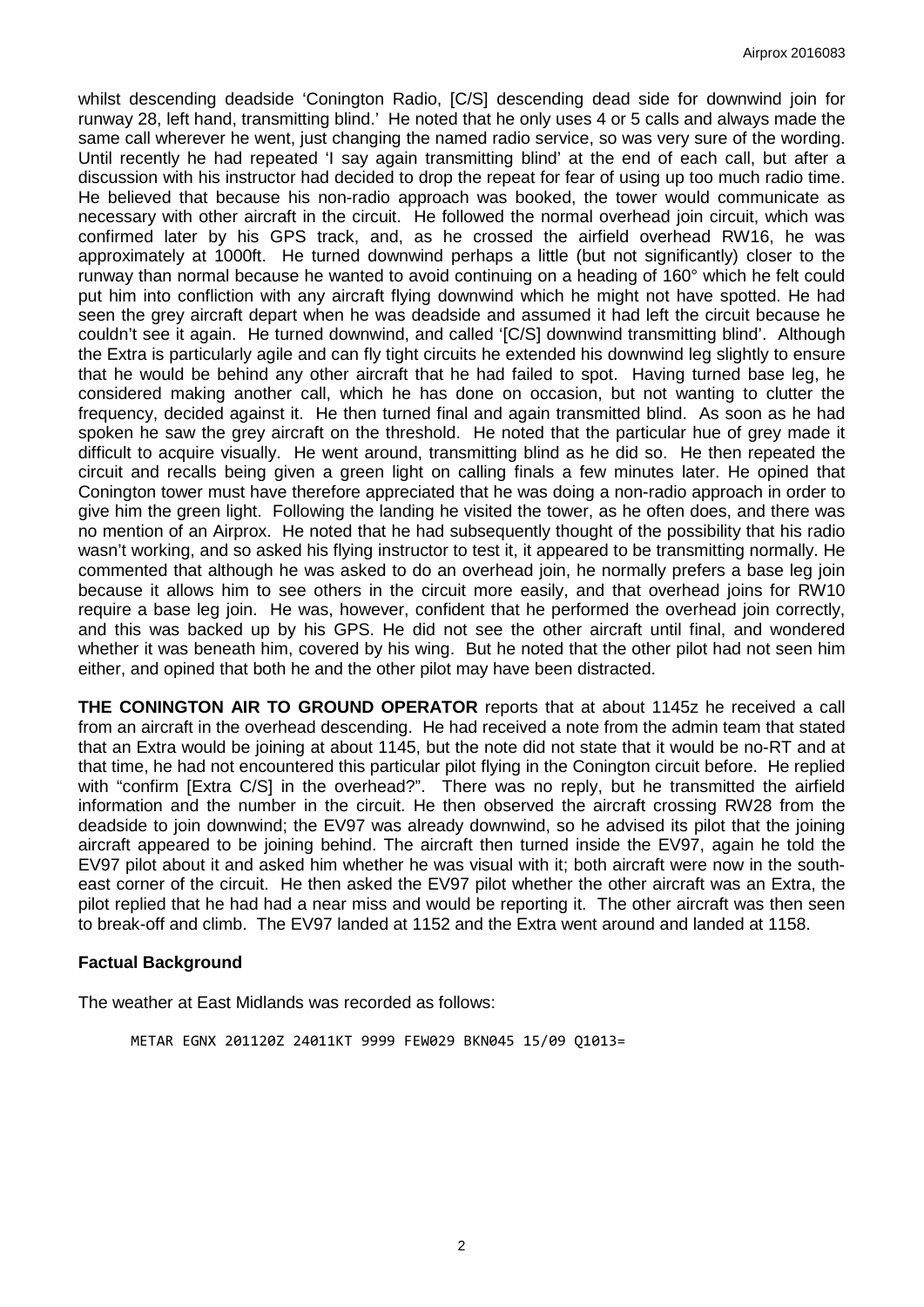### **Analysis and Investigation**

### **UKAB Secretariat**

The EV97 and Extra pilots shared an equal responsibility for collision avoidance and not to operate in such proximity to other aircraft as to create a collision hazard<sup>[1](#page-2-0)</sup>. An aircraft operated on or in the vicinity of an aerodrome shall conform with or avoid the pattern of traffic formed by other aircraft in operation<sup>[2](#page-2-1)</sup>.

### **Summary**

An Airprox was reported when an EV97 and an Extra flew into proximity at 1145 on Friday 20<sup>th</sup> May 2016. Both pilots were operating under VFR, in VMC, in the Conington visual circuit.

# **PART B: SUMMARY OF THE BOARD'S DISCUSSIONS**

Information available consisted of reports from the pilots of both aircraft, radar recordings, and a report from the air to ground operator involved.

The Board first refreshed themselves on the CAA medical guidelines and procedures for pilots who are hard of hearing, and noted that GA flight was permitted with some restrictions such as not flying in CAS. There then followed a discussion on what measures could be taken by such pilots to mitigate any risks in an R/T environment, and it was noted that in this instance the Extra pilot had done all he could to pre-warn the A/G operator at Conington of his approach, had telephoned for PPR, given and adhered to an arrival time, had transmitted blind on the frequency and knew, because he had provided it, that Conington were able to give clearances to him via a lamp. Some members wondered whether it would be feasible for the pilot to fly with a safety person in the cockpit with him; however, bearing in mind that anyone who operated a radio would need to have a RT licence, other members felt that this might be overly restrictive. Some other members opined that if he didn't have a radio at all he would still be able to operate on his own, and this was further debated wherein it was recognised that there were important subtle differences between operating 'non-radio' compared to 'with a radio but with no receive'. In the former, the lack of any transmissions made it obvious to all that non-radio procedures would be required; in the latter, there was scope for uncertainty as to what the pilot's intentions might be. In this respect, members thought that his habit of suffixing R/T calls with 'transmitting blind' could be mis-leading for other pilots who might expect that he was still able to receive messages, but was simply unsure whether his R/T was going out. The Board then referred to the CAP 413 Radiotelephony manual and found that a more fitting phrase would be the recommended 'Transmitting blind due to receiver failure<sup>[3](#page-2-2)'</sup>.

Turning to the incident itself, the Board noted that either with or without a radio, on joining the visual circuit the Extra pilot was still required to integrate with other circuit traffic. The Board reiterated the importance of looking out for circuit traffic at all times, especially in the overhead before descending to establish the pattern of any traffic, and at potential confliction points such as joining downwind. Some members wondered whether the Extra pilot had become overly focused on flying the correct ground track at the expense of his lookout, but they also recognised that a grey/silver aircraft might be difficult to see when looking down against a dark background. Nevertheless, it was incumbent upon him to integrate into the circuit safely, and he should have ensured that he was visual with the circuit traffic, and tracking its progress, whilst still in the overhead. Despite the EV97 pilot's reported misgivings as to the Extra pilot's overhead join, members noted that the Extra pilot had in fact correctly flown the published joining procedure and suggested that other operators at Conington might wish to refresh themselves on extant procedures so that all pilots were aware of where potential conflictions might occur.

 $\overline{\phantom{a}}$ 

<span id="page-2-0"></span><sup>1</sup> SERA.3205 Proximity.

<span id="page-2-1"></span><sup>2</sup> SERA.3225 Operation on and in the Vicinity of an Aerodrome.

<span id="page-2-2"></span><sup>3</sup> CAP 413 Chap 2, Communication Failure para 9